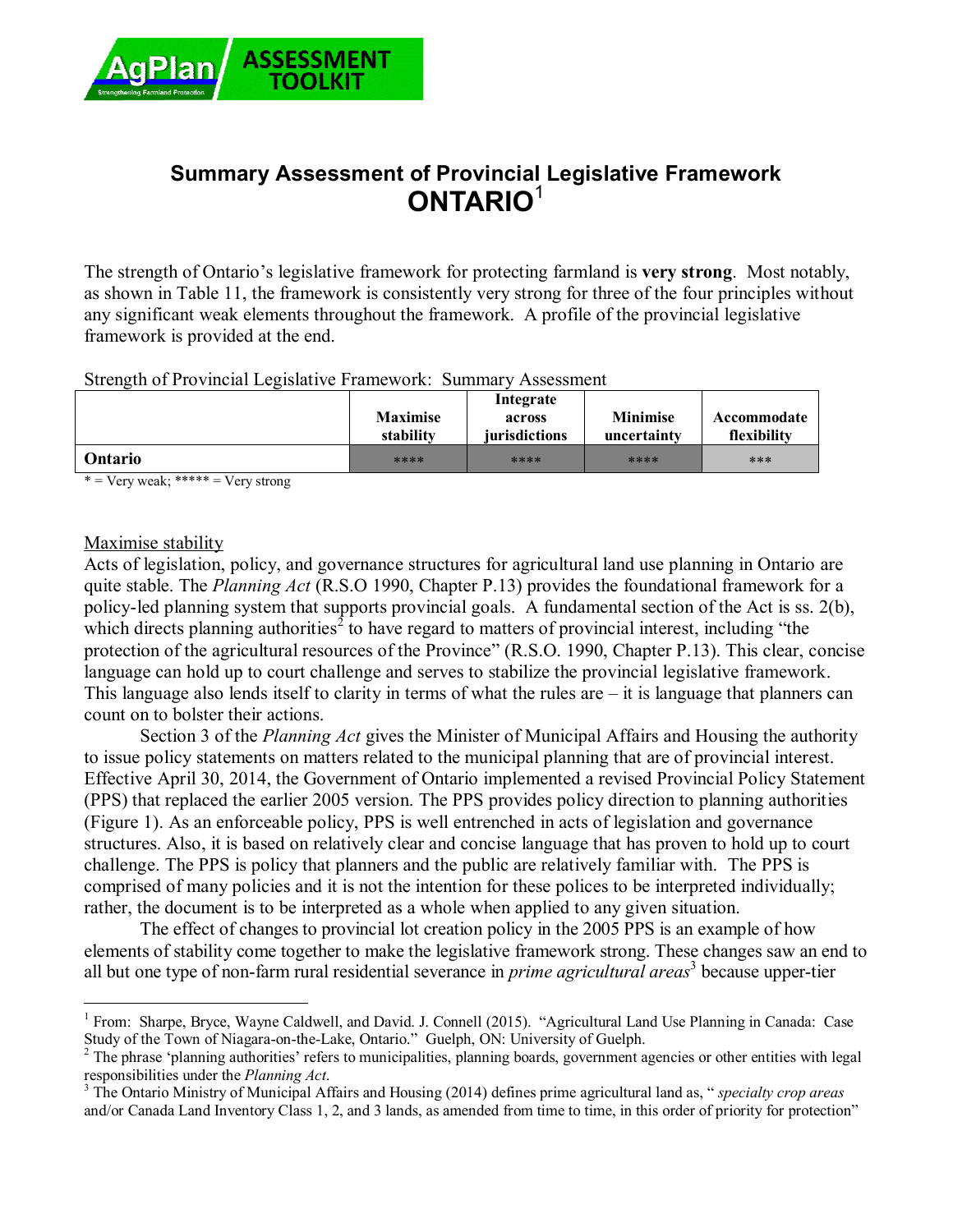(county or regional) and lower-tier (local) municipalities are required to be consistent with the PPS. Overall, the provincial legislative framework is quite stable; it cannot be easily changed because it is so well entrenched in acts of legislation, policy, and governance structures.

#### Integrate public priorities across jurisdictions

 $\overline{a}$ 

Subsection 3(5) of the *Planning Act* requires that the decisions of councils and other planning authorities "shall be consistent with" the PPS and "shall conform with" provincial plans or "shall not conflict with them" as the case may be. The legislative authority for this level of integration is clearly stated in provincial planning documents. For example, the PPS incorporates the following statement: "decisions affecting planning matters "shall be consistent with" policy statements issued under the [*Planning Act*] (Ontario Ministry of Municipal Affairs and Housing, 2014, pg. 1). This thread of consistency becomes extremely important at the local government level as policy is integrated across jurisdictions. When the council of a municipality develops an official plan to guide land use within its geographic boundaries, the official plan has to be consistent with the PPS and has to conform to, or not conflict with, any applicable provincial plans (Ontario Ministry of Municipal Affairs and Housing, 2010).

Where there is conflict, legislation sets out the procedures for resolving it. For example, the *Greenbelt Act* (S.O. 2005, c.1) prescribes that the policy direction afforded by the provincial Greenbelt Plan prevails in cases where there is conflict between the Plan and an official plan; a zoning by-law; or the PPS. Likewise, if there is conflict between the Greenbelt Plan and the Niagara Escarpment Plan (NEP), the NEP prevails. The Growth Plan for the Greater Golden Horseshoe (GGH) is slightly different; provincial policies that afford the greatest protection to the natural environment or human health prevail (Ontario Ministry of Infrastructure, 2006).

Some might argue that the requirement for integration is arguably equivalent to a double-edged sword because certain provincial policy creates friction within a system that is ultimately applied locally. Examples are provincial policy that enables aggregate resource extraction to be undertaken in prime agricultural areas at the local level; provincial policy that enables new lot creation for residences surplus to a farm operation as a result of farm consolidation; provincial policy for new lot creation stemming from so-called "farm splits" and the associated criteria for setting minimum lot size standards; provincial policy that enables settlement area expansion onto prime agricultural lands; and finally, the provincial exclusion of certain regional areas (e.g. Huron County) from provincial plan areas (e.g. the Greater Golden Horseshoe [GGH] Growth Plan Area), the inclusion of which would otherwise submit those areas to more robust policy requirements (e.g. urban intensification targets).

In cases where there is a two-tier system of local government in place, the upper-tier (or regional) official plan sets out a broad planning framework for the lower-tier (or local) municipalities within its geographic boundaries that is consistent with the PPS. All lower-tier official plans and zoning by-laws must then conform to the regional plan (Ontario Ministry of Municipal Affairs and Housing, 2010). A zoning by-law is a legally enforceable document enabled by Part V of the *Planning* Act that controls the use of land within a given municipality. A zoning by-law accomplishes this by implementing the objectives and policies of a local municipality's official plan (Figure 1). This level of integration, which is ultimately linked back to the *Planning Act*, the PPS, and provincial plans (as the case may be), creates a legislative framework that is highly integrated. Integrating policies across jurisdictions in this way creates formal linkages that provide consistency and cohesion across provincial, regional, and local governments. The effect is that upper and lower-tier policies are set within the

<sup>(</sup>pg. 46). Specialty crop areas are comprises of areas where specialty crops are predominantly grown such as tender fruits (e.g. peaches, cherries, plums, etc.), grapes and other fruit crops, vegetable crops, greenhouse crops, and crops from "agriculturally developed organic soil" (Ontario Ministry of Municipal Affairs and Housing, 2014, pg. 46).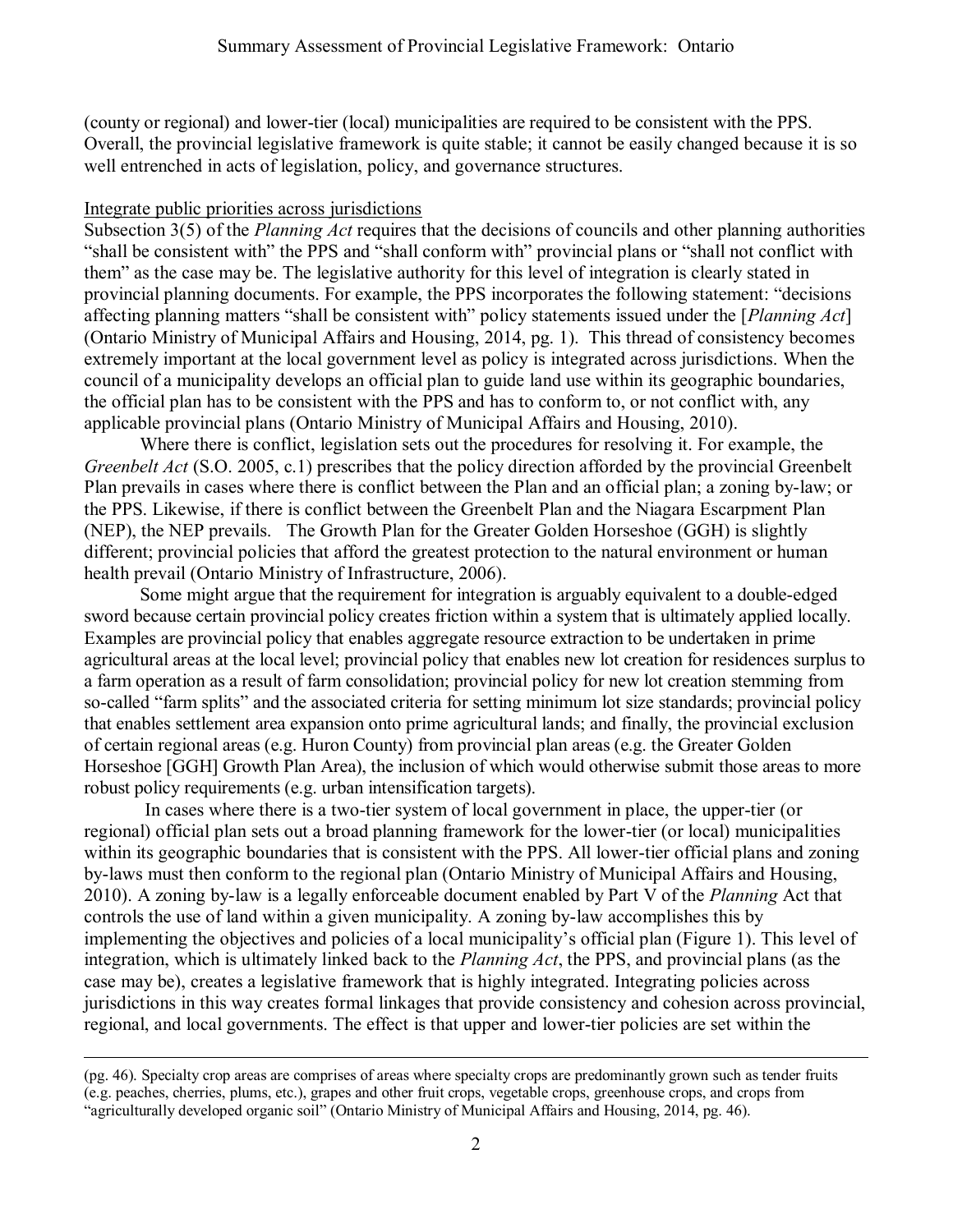context of broader provincial priorities (Figure 1). As well, this thread of consistency reinforces the stability of upper-tier and lower-tier land use policy and decision-making. OMB processes serve as a system of checks and balances to safeguard against inconsistency.



Figure 1. Relationship between key planning documents in a two-tier system of local government.

## Minimise uncertainty

When considering uncertainty, it is important to consider policy-specific language. The PPS sets out limitations and prohibitions, such as: "*Prime agricultural areas* shall be protected for long-term use for agriculture" (Ontario Ministry of Municipal Affairs and Housing, 2014, p. 24, *emphasis in original*). This strong language minimises uncertainty by making a clear distinction about the type of policy (in the above example, directive and prohibitive) and the nature of implementation. Other policies use enabling or supportive language (e.g., "should", "promote" or "encourage"). There is some discretion when applying policies with enabling or supportive language, although s. 2.3 (Agriculture) of the PPS contains very few (if any) of these types of policies (Ontario Ministry of Municipal Affairs and Housing, 2014, pg. 2). While the council of a municipality or another planning authority may differ in their interpretation of the PPS policies, they do so at the risk of a sometimes lengthy appeal process under the *Planning Act*, through which the Ontario Municipal Board (OMB) becomes involved.

There are elements of the provincial legislative framework that arguably create uncertainty; these elements can be considered "weak points" in the framework. An example is s. 2.3.6 of the PPS, which allows certain non-agricultural uses to be undertaken in prime agricultural areas, including the extraction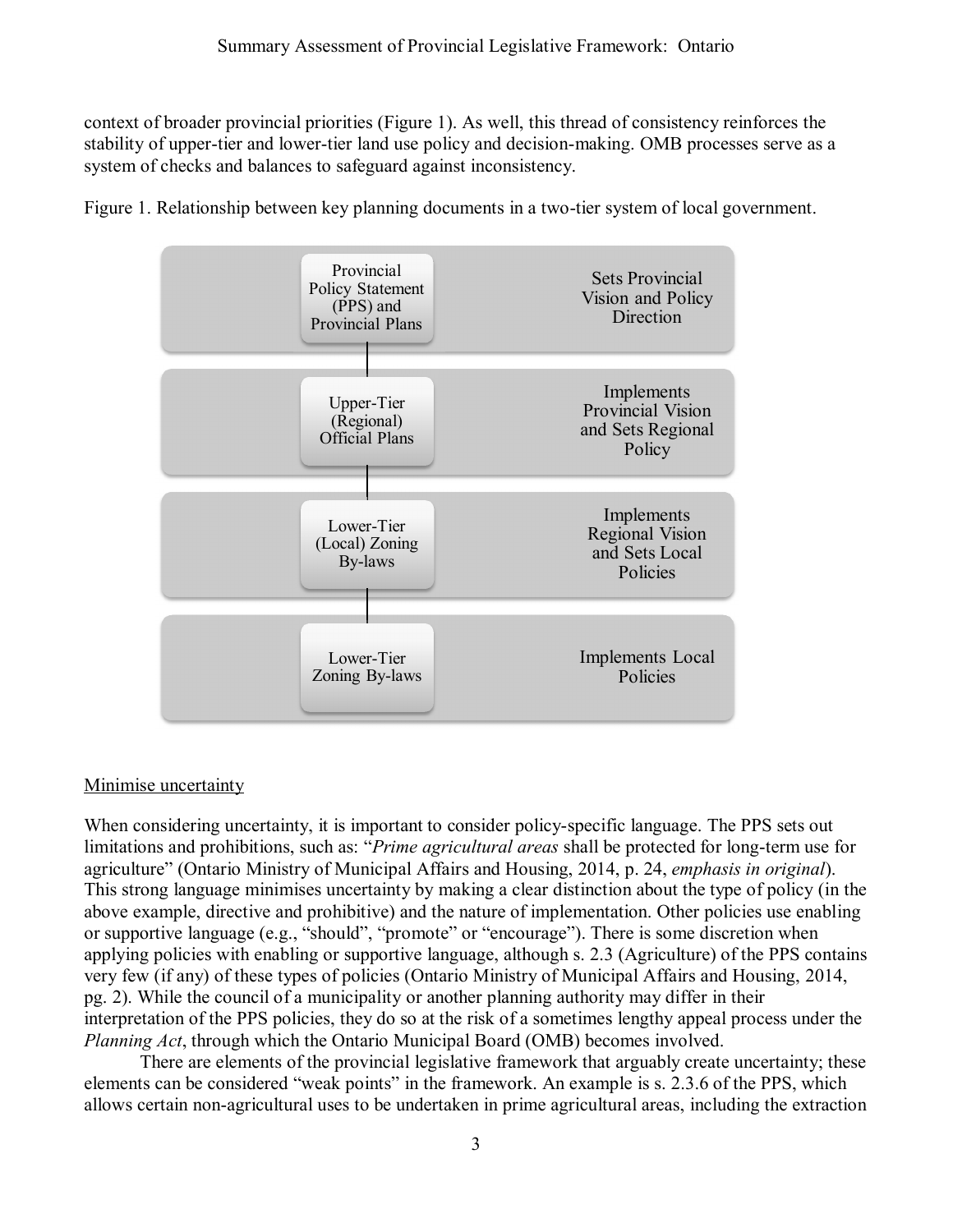of mineral aggregate resources. In this regard, ss. 2.5.4.1 of the PPS states that the extraction of mineral aggregate resources is "permitted as an interim land use provided the site is rehabilitated" (Ontario Ministry of Municipal Affairs and Housing, 2014, pg. 28). In certain cases, complete rehabilitation is not required, when, in the case of prime agricultural areas, there is a "substantial quantity of *mineral aggregate resources* below the water table warranting extraction, or the depth of planned extraction in a quarry makes restoration of pre-extraction agricultural capability unfeasible" (Ontario Ministry of Municipal Affairs and Housing, 2014, pg. 28, *emphasis in original*). An application by The Highland Companies to convert prime farmland into a massive limestone quarry in the Township of Melancthon near Orangeville, Ontario, is an example of the type of uncertainty that this policy creates in terms of farmland protection. Had the 937-hectare quarry been developed, restoration back to its former state of agricultural capability would have been unfeasible. The Province ordered an environmental assessment of the proposal in 2011, a prerequisite that it had previously not made a requirement for the development of quarries in Ontario. That application has since been withdrawn.

### Accommodate flexibility

The provincial legislative framework accommodates flexibility through periodic revisions to PPS and provincial plans. For example, the *Planning Act* requires the PPS be reviewed every five years to determine if revisions are required. A revised PPS was just published by the Province. Extensive consultation was undertaken that included postings to the Environmental Bill of Rights Registry (EBR), distribution of materials to First Nations and all affected municipalities, regional workshops, and faceto-face meetings (Ontario Ministry of Municipal Affairs and Housing, 2008). These periodic reviews enable decision-makers to accommodate a controlled level of flexibility without compromising the primary functions of the legislative framework. As well, the OMB, a quasi-judicial review board that retains the right to review and alter land use planning decisions, affords a governance mechanism to accommodate flexibility. The OMB conducts hearings and makes decisions on planning matters that have been appealed under the *Planning Act*, such as official plans, zoning by-laws, plans of subdivision, consents (or severances) and minor variances to name a few. Hearings are intended to be comparatively less formal, more timely, and less costly means to resolve disputes by comparison to the court system. Appointed Members of the Board make impartial decisions based on relevant law and policies, as well as evidence presented at hearings. It is common for evidence to be presented by staff representing provincial ministries (e.g. the Ontario Ministry of Agriculture, Food and Rural Affairs). As each OMB decision needs to be evaluated on its individual merits, it is unclear to what extent the process supports or hinders farmland protection efforts in the province.